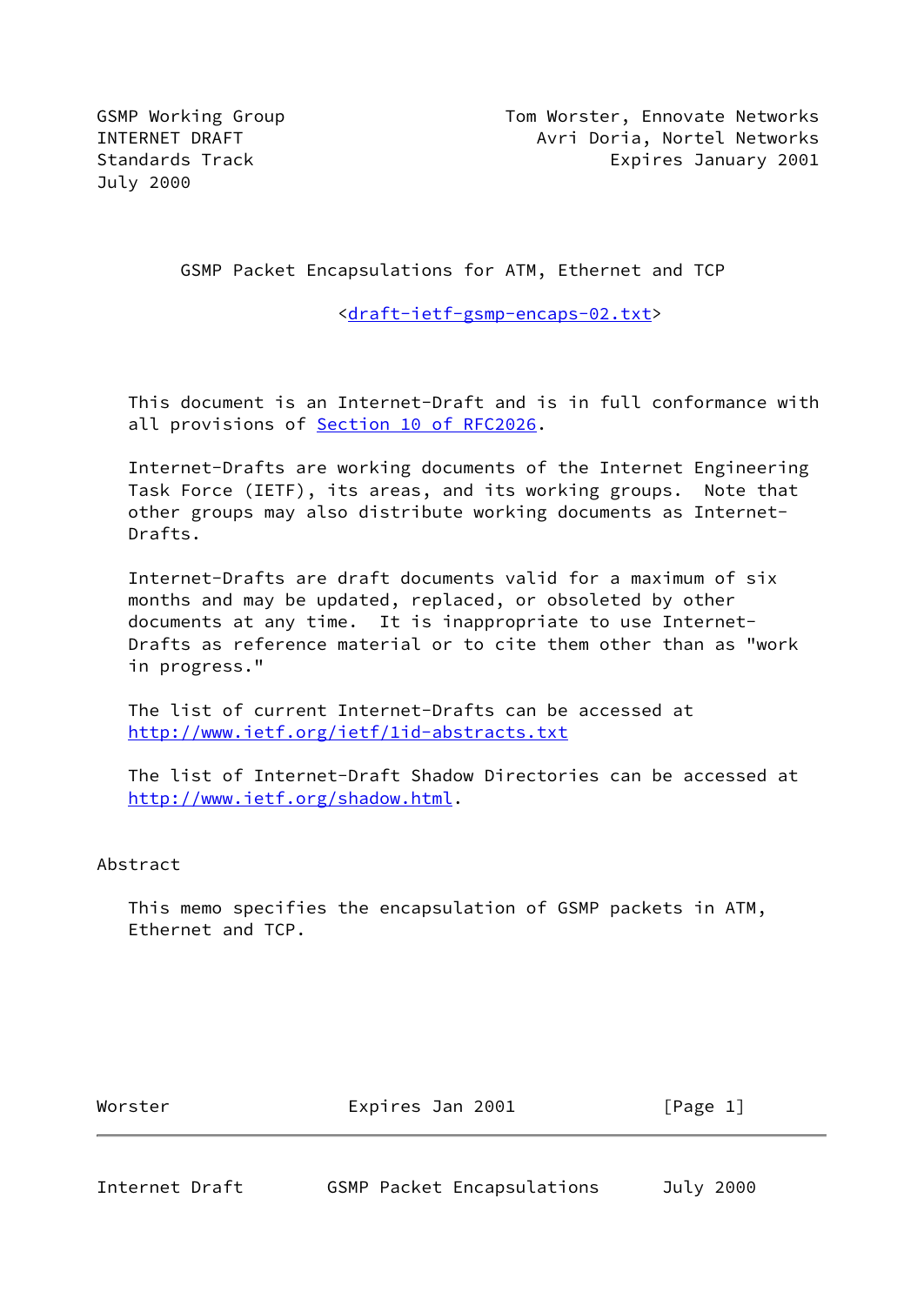# <span id="page-1-0"></span>[1](#page-1-0). Introduction

GSMP packets are defined in  $[\underline{1}]$  and may be encapsulated in several different protocols for transport. This memo specifies their encapsulation in ATM AAL-5, in Ethernet or in TCP. Other encapsulations may be defined in future version of this document or in other documents.

#### <span id="page-1-1"></span>[2](#page-1-1). ATM Encapsulation

 GSMP packets are variable length and for an ATM data link layer they are encapsulated directly in an AAL-5 CPCS-PDU [[3\]](#page-6-1) with an LLC/SNAP header as illustrated:

| 0 1 2 3 4 5 6 7 8 9 0 1 2 3 4 5 6 7 8 9 0 1 2 3 4 5 6 7 8 9 0 1 |                     |  |
|-----------------------------------------------------------------|---------------------|--|
|                                                                 |                     |  |
| $LLC$ ( $0xAA-AA-03$ )                                          |                     |  |
|                                                                 |                     |  |
| SNAP (0x00-00-00-88-0C)                                         |                     |  |
| -+-+-+-+-+-+-+-+-+-+-+-                                         |                     |  |
|                                                                 |                     |  |
|                                                                 | <b>GSMP Message</b> |  |
|                                                                 |                     |  |
|                                                                 |                     |  |
| Pad $(0 - 47$ octets)                                           |                     |  |
|                                                                 |                     |  |
|                                                                 |                     |  |
| AAL-5 CPCS-PDU Trailer (8 octets)                               |                     |  |
|                                                                 |                     |  |
|                                                                 |                     |  |

 (The convention in the documentation of Internet Protocols Error! Reference source not found. is to express numbers in decimal. Numbers in hexadecimal format are specified by prefacing them with the characters "0x". Numbers in binary format are specified by prefacing them with the characters "0b". Data is pictured in "big endian" order. That is, fields are described left to right, with the most significant octet on the left and the least significant octet on the right. Whenever a diagram shows a group of octets, the order of transmission of those octets is the normal order in which they are read in English. Whenever an octet represents a numeric quantity the left most bit in the diagram is the high order or most significant bit. That is, the bit labelled 0 is the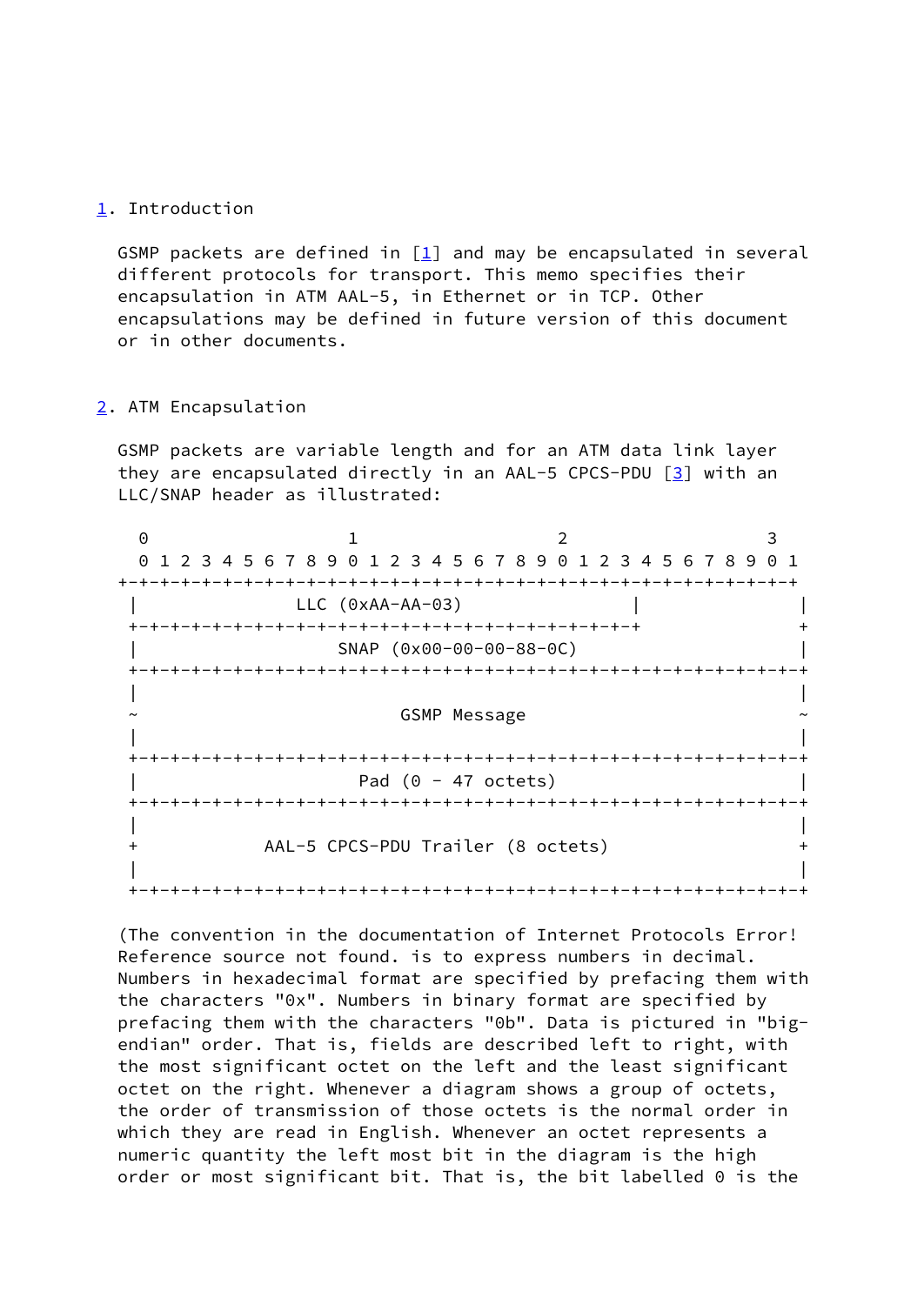Internet Draft GSMP Packet Encapsulations July 2000

 most significant bit. Similarly, whenever a multi-octet field represents a numeric quantity the left most bit of the whole field is the most significant bit. When a multi-octet quantity is transmitted, the most significant octet is transmitted first. This is the same coding convention as is used in the ATM layer  $\lceil \frac{1}{n} \rceil$  and  $AAL-5 [3]$  $AAL-5 [3]$ .)

The LLC/SNAP header contains the octets: 0xAA 0xAA 0x03 0x00 0x00 0x00 0x88 0x0C. (0x880C is the assigned Ethertype for GSMP.)

 The maximum transmission unit (MTU) of the GSMP Message field is 1492 octets.

 The virtual channel over which a GSMP session is established between a controller and the switch it is controlling is called the GSMP control channel. The default VPI and VCI of the GSMP control channel for LLC/SNAP encapsulated GSMP messages on an ATM data link layer is:

```
VPI = 0VCI = 15.
```
<span id="page-2-0"></span>[3](#page-2-0). Ethernet Encapsulation

 GSMP packets may be encapsulated on an Ethernet data link as illustrated: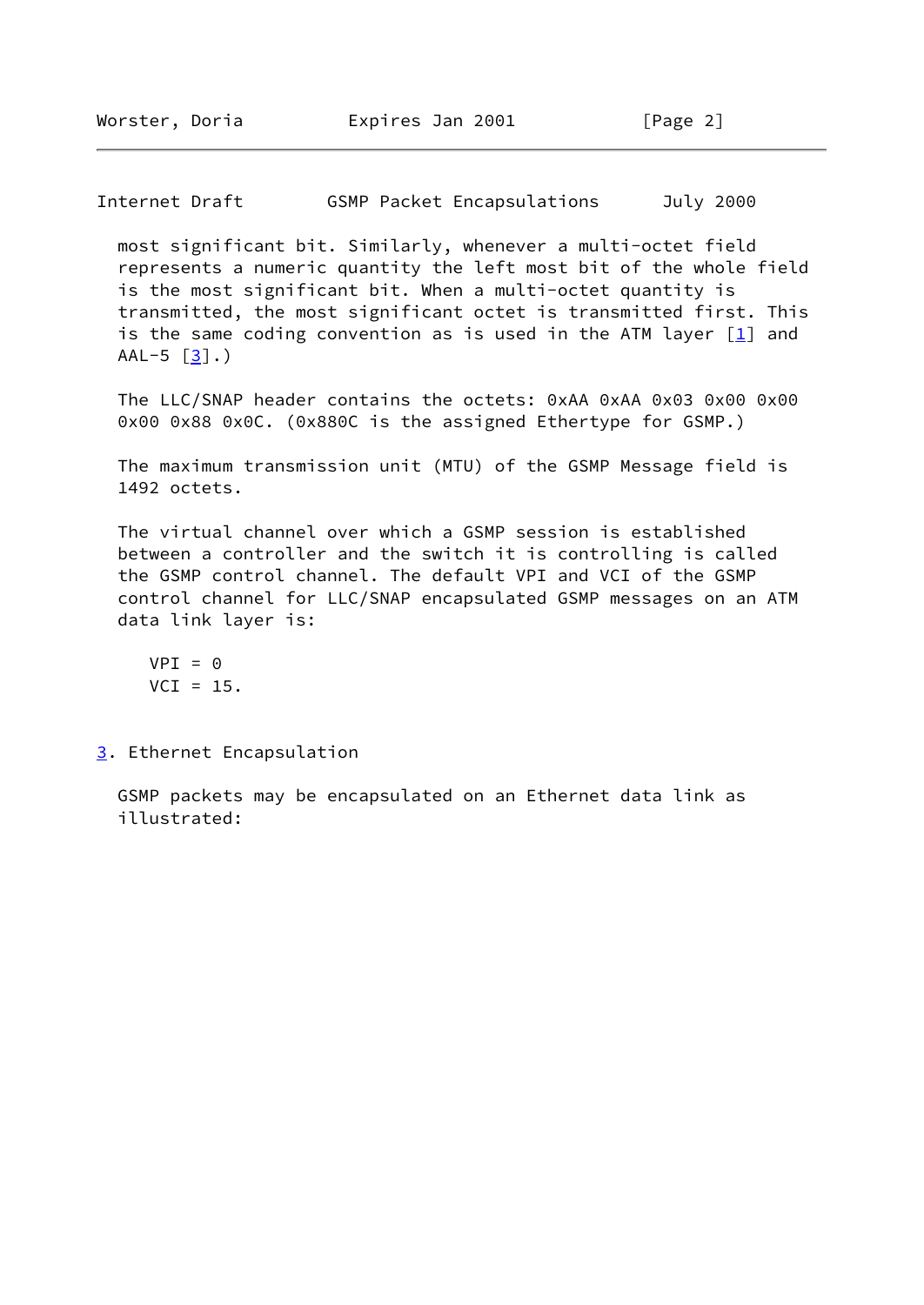| Internet Draft                                           | GSMP Packet Encapsulations | July 2000                                                          |
|----------------------------------------------------------|----------------------------|--------------------------------------------------------------------|
| $\Theta$<br>$\Theta$                                     |                            | 3<br>1 2 3 4 5 6 7 8 9 0 1 2 3 4 5 6 7 8 9 0 1 2 3 4 5 6 7 8 9 0 1 |
|                                                          | Destination Address        | +-+-+-+-+-+-+-+-+-+-+-+-+-+-+-+-+-                                 |
| ·+-+-+-+-+-+-+-+-+-+-+-+-+-+-+-+-                        |                            |                                                                    |
|                                                          | Source Address             |                                                                    |
| Ethertype (0x88-0C)<br>-+-+-+-+-+-+-+-+-+-+-+-+-+-+-+-+- |                            |                                                                    |
|                                                          | <b>GSMP Message</b>        |                                                                    |
|                                                          |                            |                                                                    |
|                                                          | Sender Instance            |                                                                    |
|                                                          | Receiver Instance          |                                                                    |
|                                                          | Pad                        |                                                                    |
|                                                          | Frame Check Sequence       |                                                                    |

Worster, Doria Expires Jan 2001 [Page 3]

# Destination Address

 For the SYN message of the adjacency protocol the Destination Address is the broadcast address 0xFFFFFFFFFFFF. (Alternatively, it is also valid to configure the node with the unicast 48-bit IEEE MAC address of the destination. In this case the configured unicast Destination Address is used in the SYN message.) For all other messages the Destination Address is the unicast 48- bit IEEE MAC address of the destination. This address may be discovered from the Source Address field of messages received during synchronisation of the adjacency protocol.

### Source Address

 For all messages the Source Address is the 48-bit IEEE MAC address of the sender.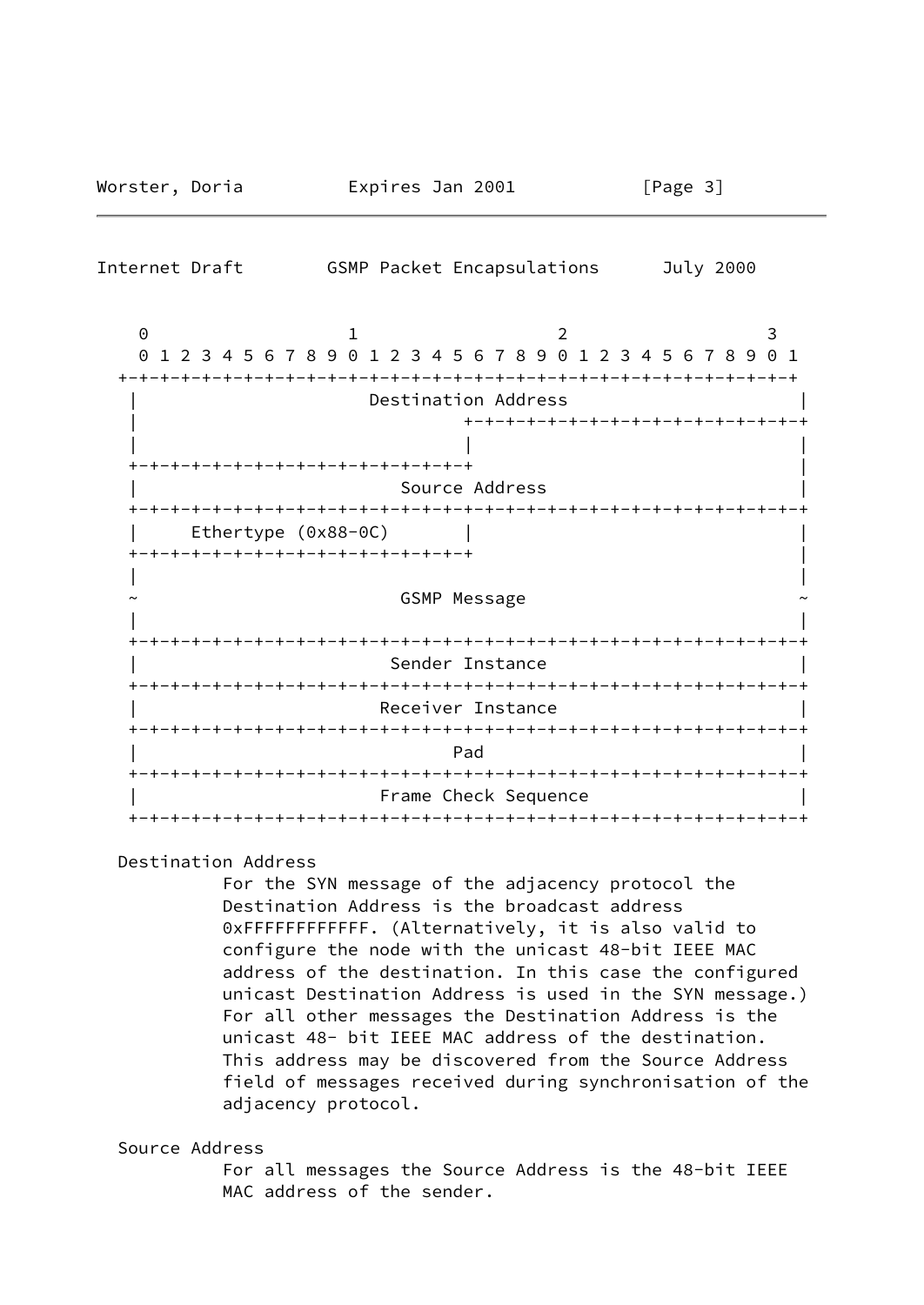Ethertype

The assigned Ethertype for GSMP is 0x880C.

GSMP Message

 The maximum transmission unit (MTU) of the GSMP Message field is 1492 octets.

| Worster, Doria | Expires Jan 2001 | [Page 4] |
|----------------|------------------|----------|
|                |                  |          |

Internet Draft GSMP Packet Encapsulations July 2000

Sender Instance

 The Sender Instance number for the link obtained from the adjacency protocol. This field is already present in the adjacency protocol message. It is appended to all non- adjacency GSMP messages in the Ethernet encapsulation to offer additional protection against the introduction of corrupt state.

Receiver Instance

 The Receiver Instance number is what the sender believes is the current instance number for the link, allocated by the entity at the far end of the link. This field is already present in the adjacency protocol message. It is appended to all non-adjacency GSMP messages in the Ethernet encapsulation to offer additional protection against the introduction of corrupt state.

Pad

 The minimum length of the data field of an Ethernet packet is 46 octets. If necessary, padding should be added such that it meets the minimum Ethernet frame size. This padding should be octets of zero and it is not considered to be part of the GSMP message.

 After the adjacency protocol has achieved synchronisation, for every GSMP message received with an Ethernet encapsulation, the receiver must check the Source Address from the Ethernet MAC header, the Sender Instance, and the Receiver Instance. The incoming GSMP message must be discarded if the Sender Instance and the Source Address do not match the values of Sender Instance and Sender Name stored by the "Update Peer Verifier" operation of the GSMP adjacency protocol. The incoming GSMP message must also be discarded if it arrives over any port other than the port over which the adjacency protocol has achieved synchronisation. In addition, the incoming message must also be discarded if the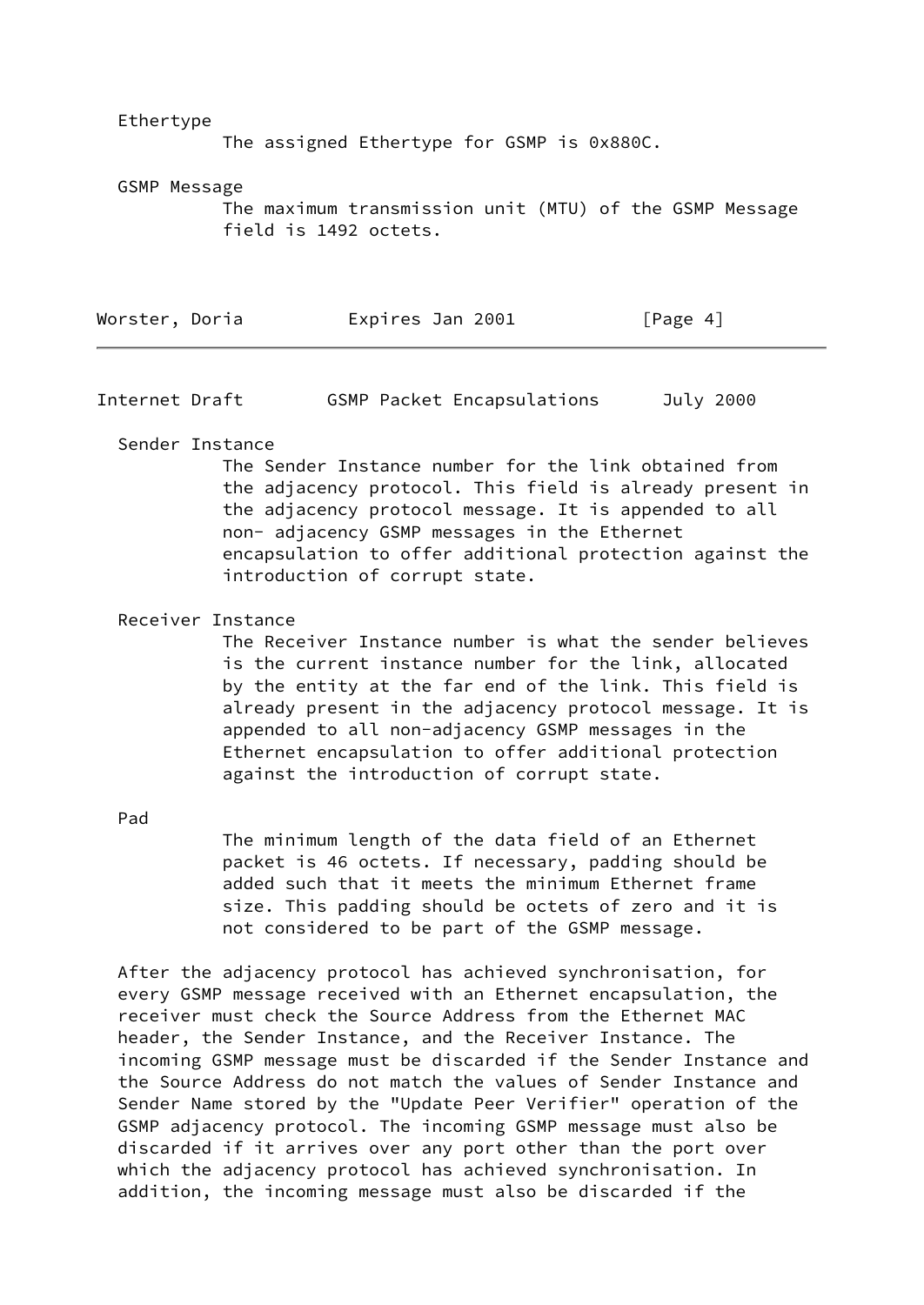Receiver Instance field does not match the current value for the Sender Instance of the GSMP adjacency protocol.

<span id="page-5-0"></span>[4](#page-5-0). TCP/IP Encapsulation

 GSMP messages may be transported over an IP network using the TCP encapsulation. TCP provides reliable transport, network flow control, and end-system flow control suitable for networks that may have high loss and variable or unpredictable delay. The GSMP encapsulation in TCP/IP also provides sender authentication using an MD5 digest.

| Worster, Doria<br>Expires Jan 2001 | [Page 5] |
|------------------------------------|----------|
|------------------------------------|----------|

Internet Draft GSMP Packet Encapsulations July 2000

 For TCP encapsulations of GSMP messages, the controller runs the client code and the switch runs the server code. Upon initialisation, the server is listening on GSMP's TCCP port number: 6068. The controller establishes a TCP connection with each switch it manages. Adjacency protocol messages, which are used to synchronise the controller and switch and maintain handshakes, are sent by the controller to the switch after the TCP connection is established. GSMP messages other than adjacency protocol messages may be sent only after the adjacency protocol has achieved synchronisation.

<span id="page-5-1"></span>[4.1](#page-5-1) Message Formats

 GSMP messages are sent over a TCP connection. A GSMP message is processed only after it is entirely received. A four-byte TLV header field is prepended to the GSMP message to provide delineation of GSMP messages within the TCP stream.

| 0                     |                |                                                                 |  |
|-----------------------|----------------|-----------------------------------------------------------------|--|
|                       |                | 0 1 2 3 4 5 6 7 8 9 0 1 2 3 4 5 6 7 8 9 0 1 2 3 4 5 6 7 8 9 0 1 |  |
|                       |                |                                                                 |  |
|                       | Type (0x60-68) | Length                                                          |  |
| ーナーナーナーナーナ            |                |                                                                 |  |
|                       |                |                                                                 |  |
| $\tilde{\phantom{a}}$ |                | <b>GSMP Message</b>                                             |  |
|                       |                |                                                                 |  |
|                       |                |                                                                 |  |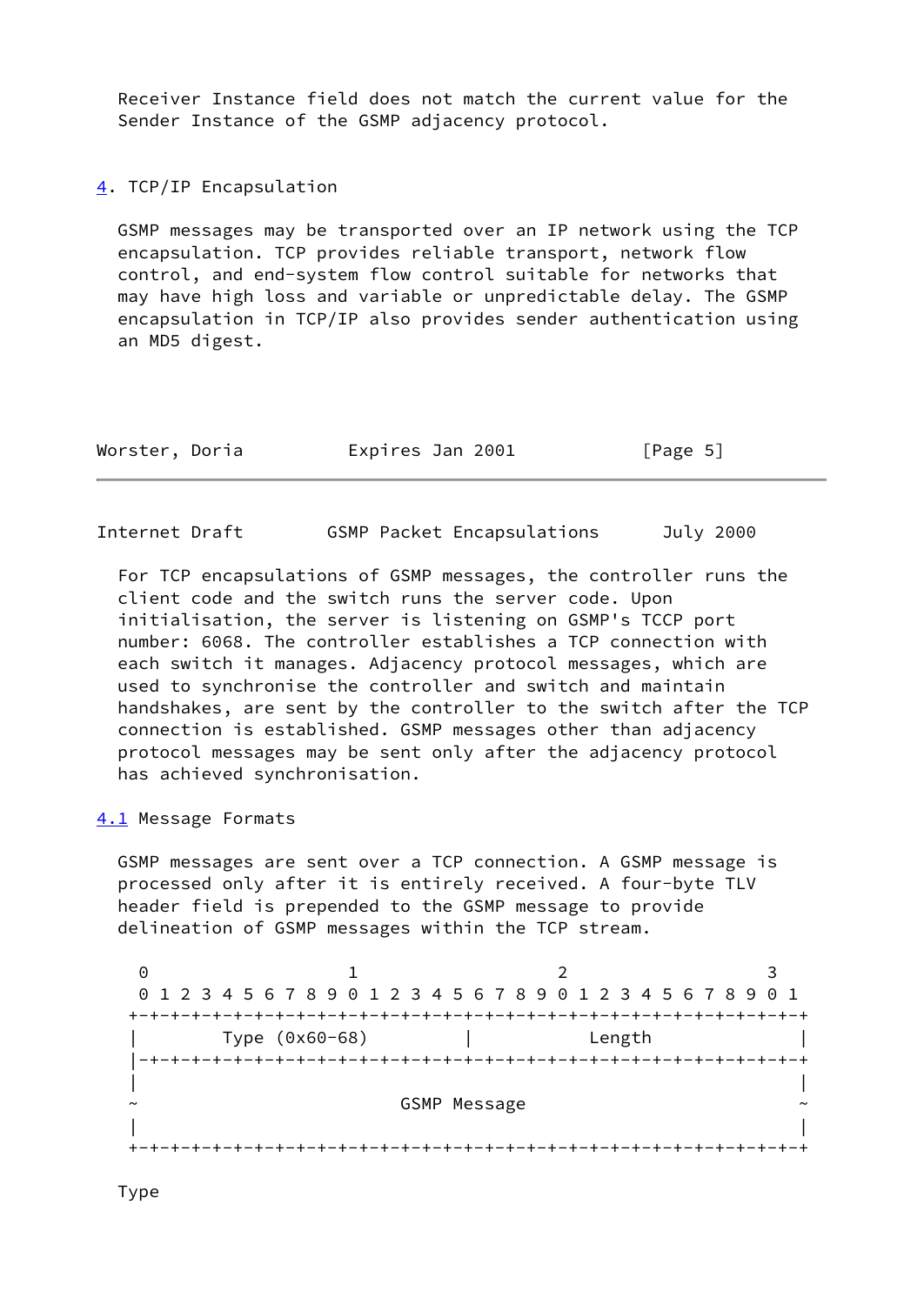This 2-octet field indicates the type code of the following message. The type code for GSMP messages is 0x00-0C (i.e. the same as GSMP's Ethertype).

 Length: This 2-octet unsigned integer indicates the total length of the GSMP message only. It does not including the 4 byte TLV header.

<span id="page-6-2"></span>[4.2](#page-6-2) TCP/IP Security consideration

 Security between the controller and client MUST be provided by IP Security [IPSEC]. In this case, the IPSEC Authentication Header(AH) SHOULD be used for the validation of the connection; additionally IPSEC Encapsulation Security Payload (ESP) MAY be used to provide both validation and secrecy.

| Worster, Doria | Expires Jan 2001 | [Page 6] |
|----------------|------------------|----------|
|----------------|------------------|----------|

| Internet Draft |  | GSMP Packet Encapsulations | July 2000 |
|----------------|--|----------------------------|-----------|
|----------------|--|----------------------------|-----------|

<span id="page-6-3"></span>[5](#page-6-3). Security Considerations

 The security of GSMP's TCP/IP control channel has been addressed in [Section 4.2](#page-6-2). Security over ATM and Ethernet must be provided at the link layer.

#### References

- <span id="page-6-0"></span>[1] A. Doria, "General Switch Management Protocol," Internet-Draft [draft-ietf-gsmp-06,](https://datatracker.ietf.org/doc/pdf/draft-ietf-gsmp-06) July 2000. Work in Progress
- [2] "B-ISDN ATM Layer Specification," International Telecommunication Union, ITU-T Recommendation I.361, Mar. 1993.
- <span id="page-6-1"></span> [3] "B-ISDN ATM Adaptation Layer (AAL) Specification," International Telecommunication Union, ITU-T Recommendation I.363, Mar. 1993.
- [4] <http://www.isi.edu/in-notes/iana/assignments/port-numbers>